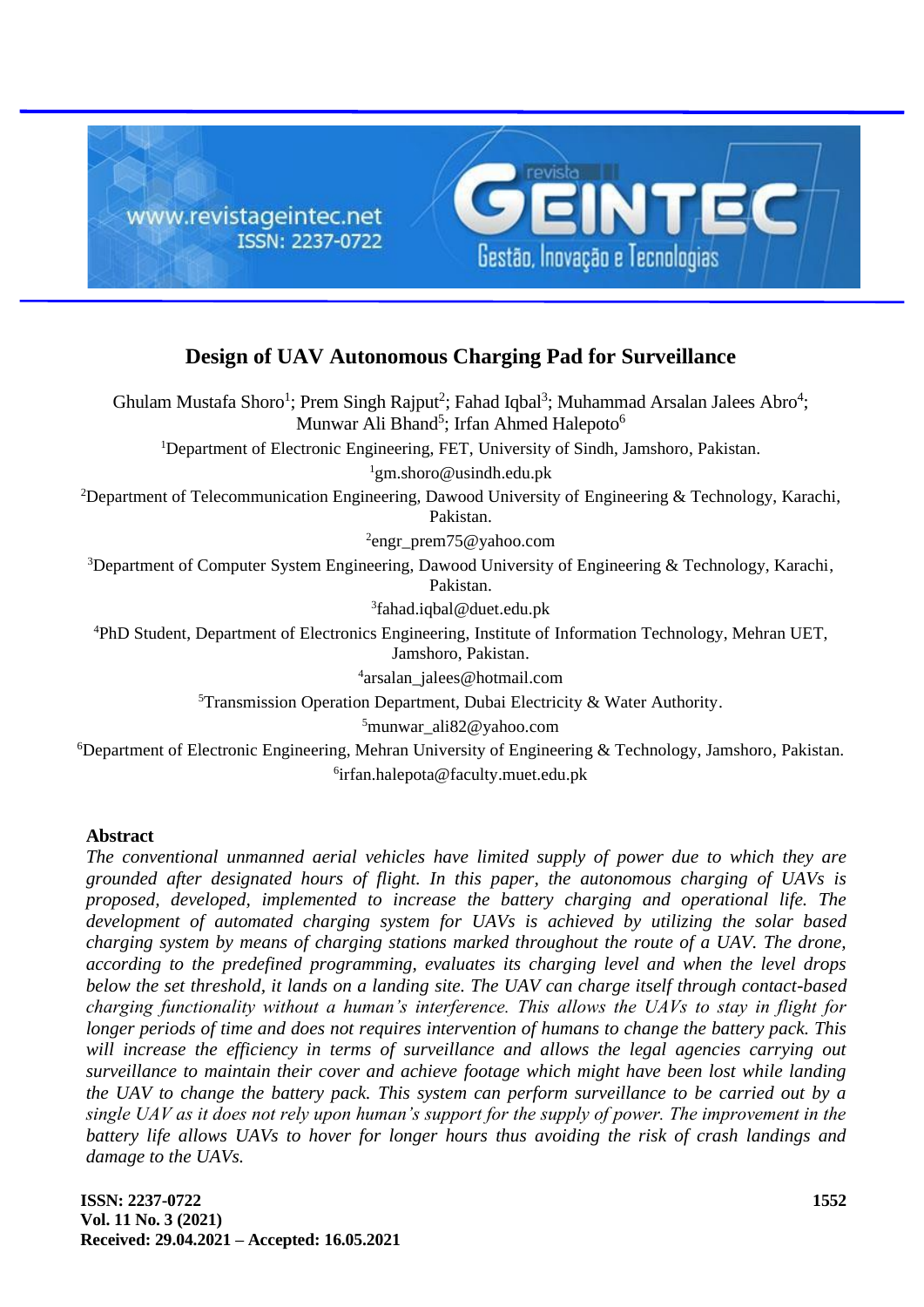**Key-words:** Unmanned Aerial Vehicles, Autonomous Charging Pad, Solar Charge, Surveillance, Drones.

### **1. Introduction**

The use of unmanned aerial vehicles (UAVs) has increased over the years allowing them to be used in various types of operations. The basic operations of UAVs include surveillance [1], and package delivery [2]. These are used by various industries especially the army to carry out rescue operations or to safeguard a nation. The UAVs have been a reliable source of operation especially in areas where man's life will be at risk or is not able to fly to [3]. The UAVs are convenient as they do not require a pilot operating internally thus allowing the possibility of a compact aerial vehicle. The operator can remotely fly a UAV and keep a watch over the target. These UAVs though being a convenient method of surveillance also has a major flaw, as their battery life is somewhat limited which hinders the flight time [4]. Each time the battery falls low from lower threshold level, the UAV has to be landed and an operator has to change the battery pack manually. This results in incomplete tasks specially in emergency surveillance and losing flight time that will directly affects the surveillance time. Also, an operator remains on a high alert throughout the flight duration, crash landing of the UAVs as highly equipped UAVs are expensive and being sighted by the party which is under surveillance.

One of the easiest methods to overcome this charging issue is to increase the battery size. Though this seems like a suitable idea but practically this is not. Increasing the battery size or the number of batteries increases the weight of the UAV which in return requires increased power to fly [5]. This also hinders the size of a UAV. When the number of batteries increased, the overall size of a UAV is increased which when used to carry out surveillance becomes highly visible. Other method to overcome this problem is to use a wire-based system to power it. The drawback of this method is that possible human intervention is required. Due to this, the overall system increases in size and becomes inconvenient in environments which do not support the existence of humans. The proposed research allows the charging of a UAV through an autonomous charging pad which utilizes the solar radiations to charge the batteries. One of the mega advantages of this technology is that the UAVs do not have to rely on a human's work efficiency. This allows UAVs to be charged in remote areas where setting up a human friendly base becomes impossible.

The remainder of paper is organized as under; in Section 2, the hardware design of the project is briefly explained categorizing in subsections (i) Drone Design and (ii) Solar Charging Station.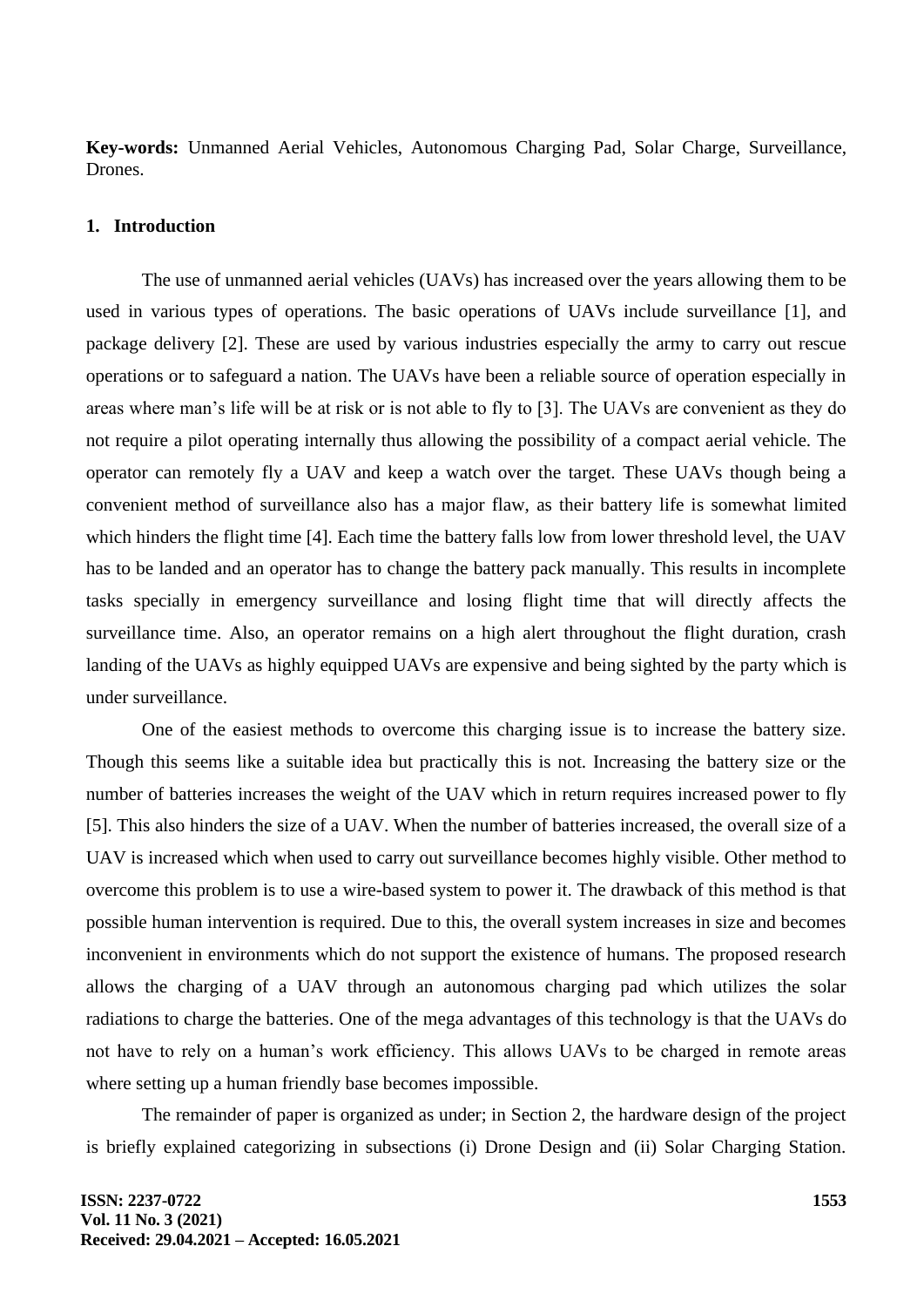Section 3 defines the methodology of the project and focuses upon the charging and the connectivity of the UAV and the solar charging station. Section 4 concludes the paper and recommends future aspects for the project.

# **2. Hardware Design**

UAVs are designed according to the environment they have to serve in. The most efficient and popular design is a quadcopter [6]. A quadcopter incorporates 4 brushless DC motors which allow it to hover above the ground or to fly above the ground depending on the specifications of the motors. These motors allow the rotorcraft to maintain high mobility and kinesis by operating the propellers. The factors which include the responsive maneuverability, vertical takeoff, and landing (VTOL) abilities, and soaring allows the quadcopters to fly both indoors and outdoors [7]. These unmanned vehicles require power supply like all other vehicles and instead of burning fuel, this fly using electrical power. The reason for using electrical power is to allow the UAVs to be limited in size, produce less heat and sound, and can be operated in almost every environment. These are the important factors which are to be achieved through an UAV. In this research, instead of designing a conventional charging station for a UAV, a contact based, wireless recharging station powered through a solar energy source was incorporated. The project is divided into two separate sections: (i) Drone Design (ii) Solar Charging Station (SCS) Design.

# **3. Drone Design**

The drone, UAV, is built using conventional components including the frame, propellers, landing gears, electronic speed controller (ESC), flight controller (FC), brushless AC motors, rechargeable battery and its charger, transmitter and receiver, microcontroller and other essential electronic modules. With these, an additional part is added in the design which is the contact-based charging mechanism. The frame is the most crucial component of a drone [8]. The entire design relies upon the frame's integrity and strength. The material selected for the frame is a fiberglass material allowing it to be flexible, strong, and ultra-light all at once. As this is a quadcopter as seen in Figure 1, four 1024 propellers were used. The number 1024 states the specifications of the propellers. 1000 represents 1000 rotations per minute and 24 represents 24 cm defines the length of the blades. For each of these propellers, a separate brushless AC motor is used. The motion of the motors is controlled using an ESC which allows the speed control, rotation direction and the braking of the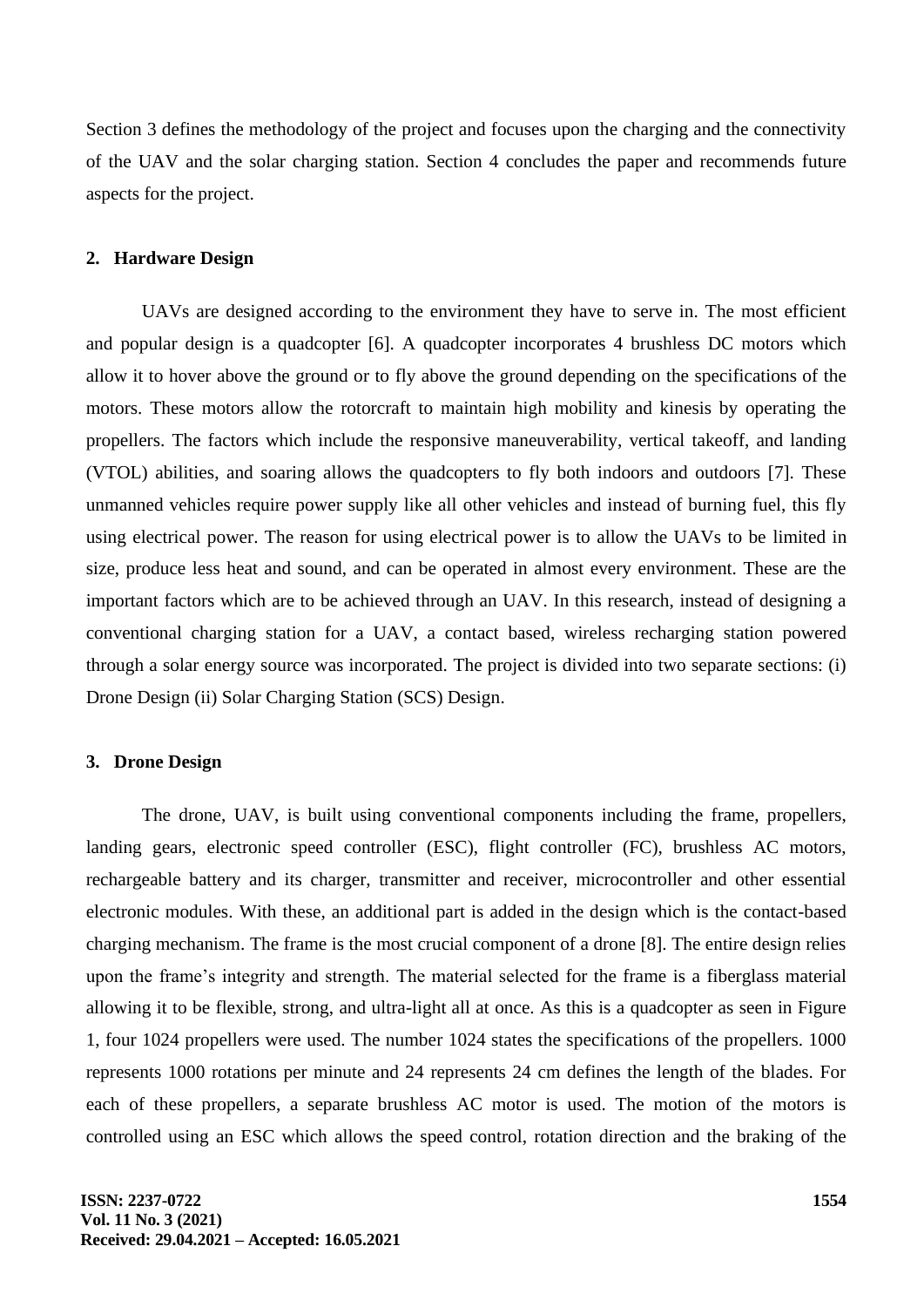motor. The signal sent to ESC is controlled using a FC which in turn is controlled through the microcontroller. Basic remote based transmitter and receiver as shown in Figure 2, allows the communication between the drone and operator. The drone requires electric power which is supplied through a rechargeable battery fitted upon the drone frame.



The charging of the battery upon contact with the solar charging pad is through the landing gears. One side of the gear acts as a positive node and the other side acts as the negative node. The entire representation of the quadcopter designed and tested in an open area due to its ease of operation is illustrated in Figure 3.





Figure 3 - Testing of Quadcopter



Basic Quadcopter: The ELEV-8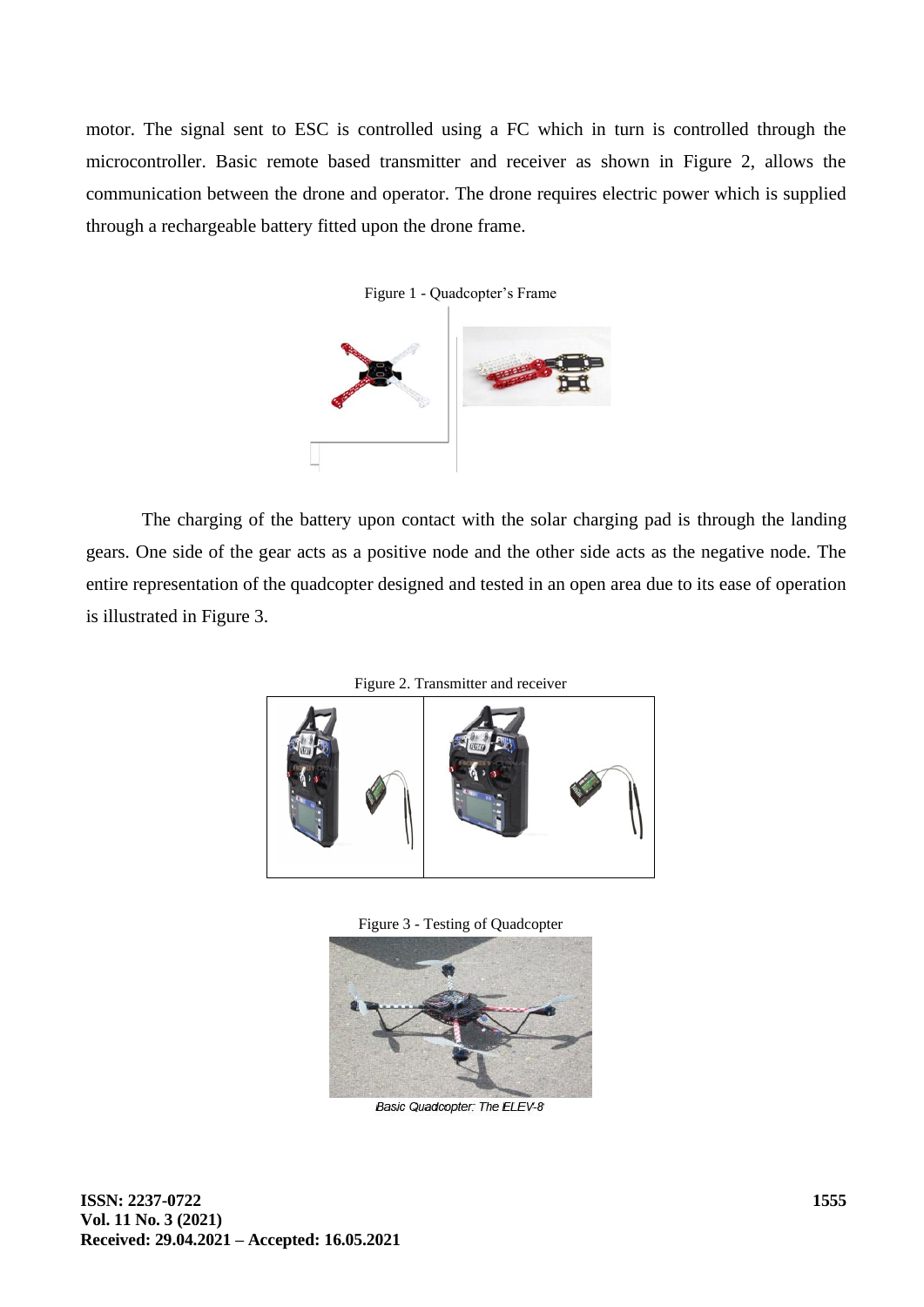# **4. Solar Charging Station**

The SCS consists of solar plates in order to make the charging environment friendly and conducting metal strips to allow the passage of current from the pad to the drone. The design is kept simple so that the complexity can be kept at minimum. The conducting metal strips serve as positive and negative terminals of the station and to allow the drone to create a successful contact, four strips are used with the first and third being the positive terminals and the second and fourth being the negative terminals. The back view of the SCS is shown in Figure 4.

#### Figure 4 - Rear side view of Solar Charging Station



#### **5. Methodology**

With the hardware in hand, a software was required to allow the control of the flights of the drone. A freeware software known as Mission Planner [9] was used for this purpose. The mission planner is a graphical user interface-based software allowing the user to monitor the location of the drone, to control and calibrate the flight, thus making landing points and to carry out test runs before the actual flight [10]. The software allows graphical analysis of the flights and creates planning simulations to provide an overview of the flights. Figure 5 shows the environment of the software. The entire system connectivity and operation can be understood through the flowchart in Figure 6. It summarizes the entire operation from the signals transmitted through the receiver to the flight of the drone.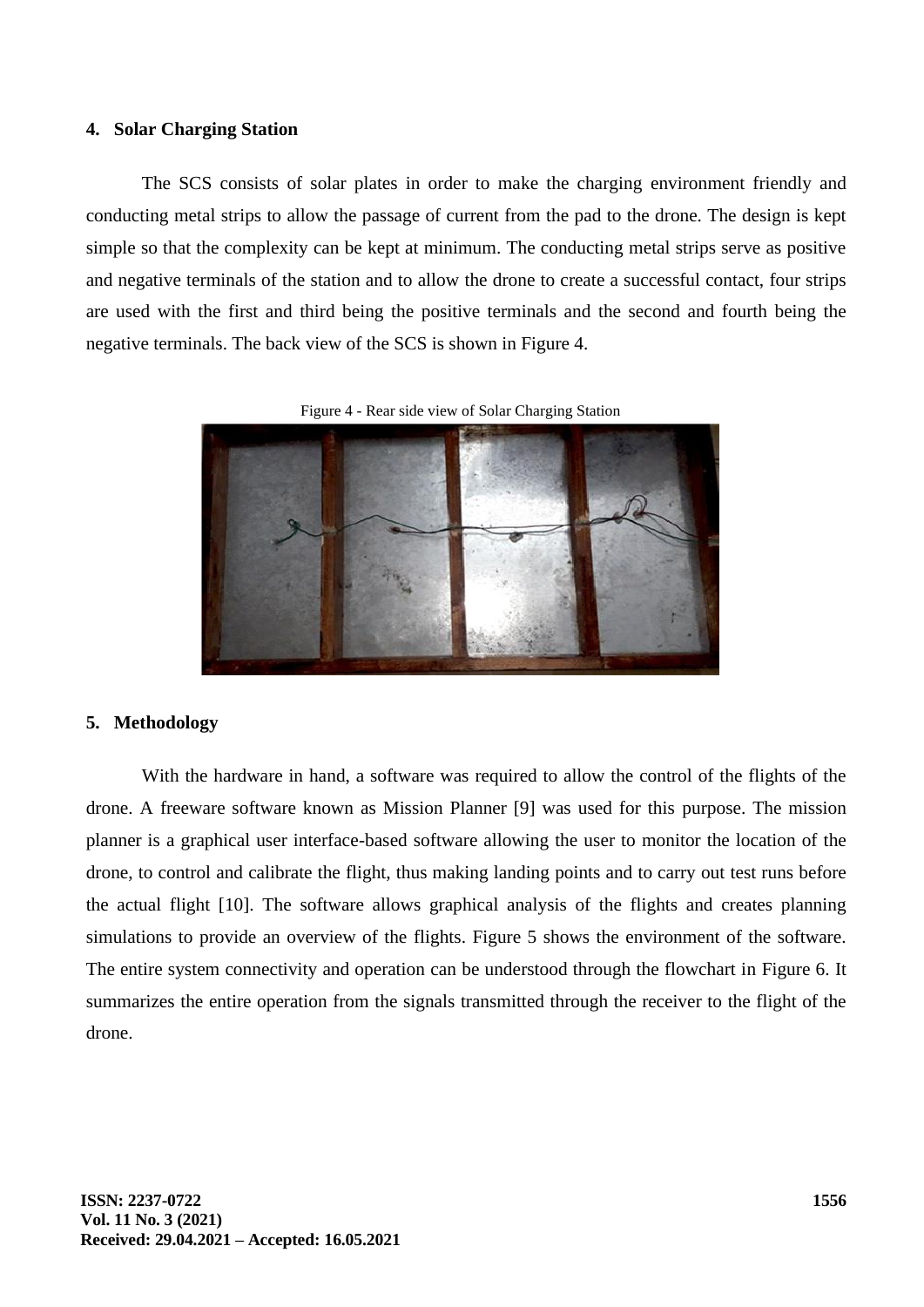

Figure 5 - Mission Planner's Default Environment

Fig. 6 - System Block Diagram



Figure 7 is the flowchart for the charging mechanism of the drone. It explains the interrelation between the SCS and the drone. The solar panel upon receiving the protons from the sunlight, charges the battery of the SCS. This charged battery supplies the voltage to the UAV when it successfully lands on the charging pad with the help of the charging circuit. The available supply voltage of the charging pad is monitored through the use of a voltage current\* sensor which is operated by an Arduino.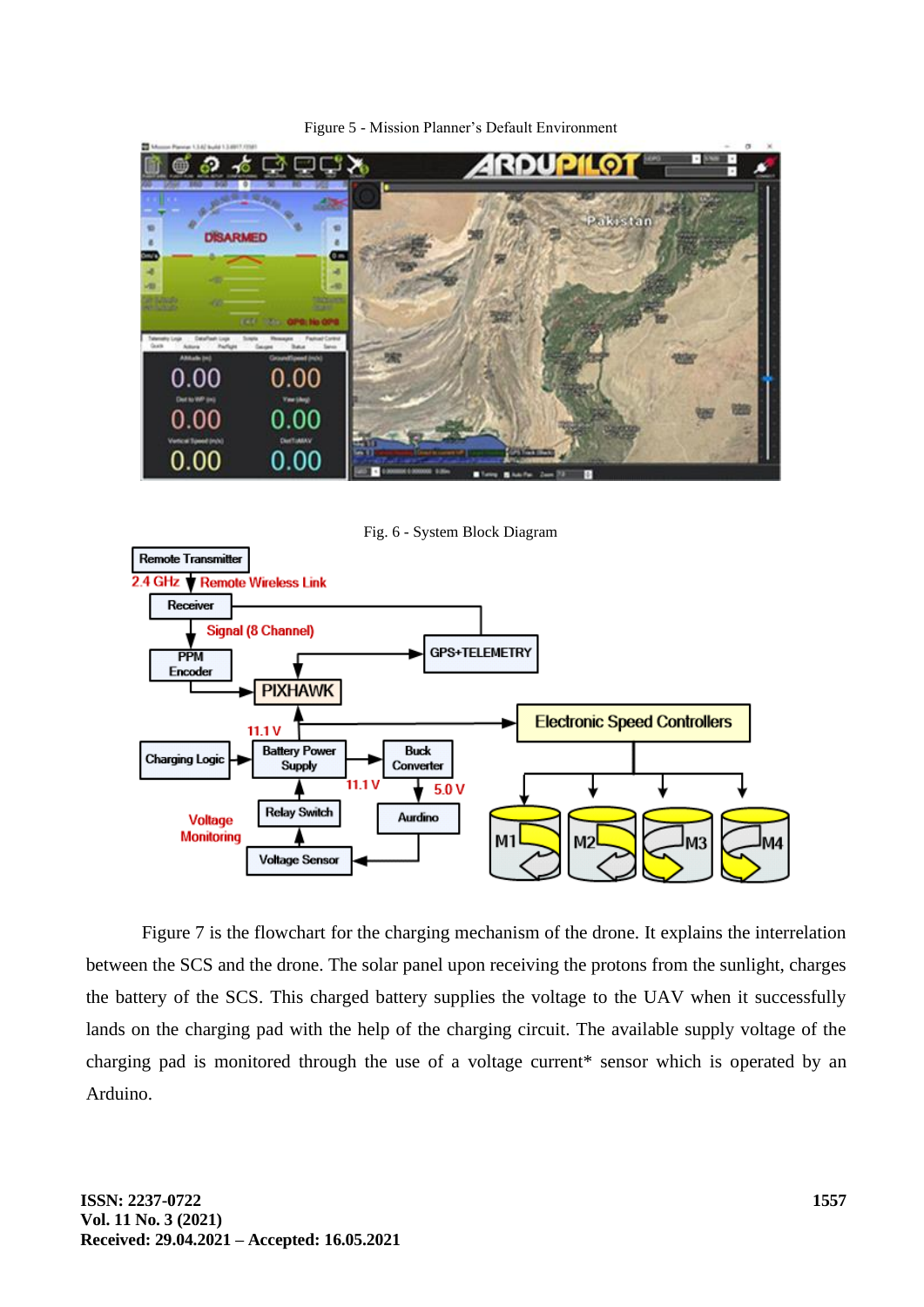

# **6. In-Flight Surveillance and Autonomous Charging**

The charging cycle can be understood through the flowchart in Figure 8. As the drone takes off to do surveillance from the point of origin, the charging is continuously monitored through the use of a microcontroller.



Figure 8 - Charging While Midst the Flight

Once the discharge threshold is crossed, the drone with the help of global positioning system (GPS), locates the nearby SCS. The drone tries to land in the center by tracking the midpoint of the station. As the landing point is achieved, drone lands and as soon as the contact is made, the drone starts to charge. As the charged threshold is crossed, the drone takes off and continues on its surveillance path. The cycle is repeated until the mission does not ends. The entire flight is monitored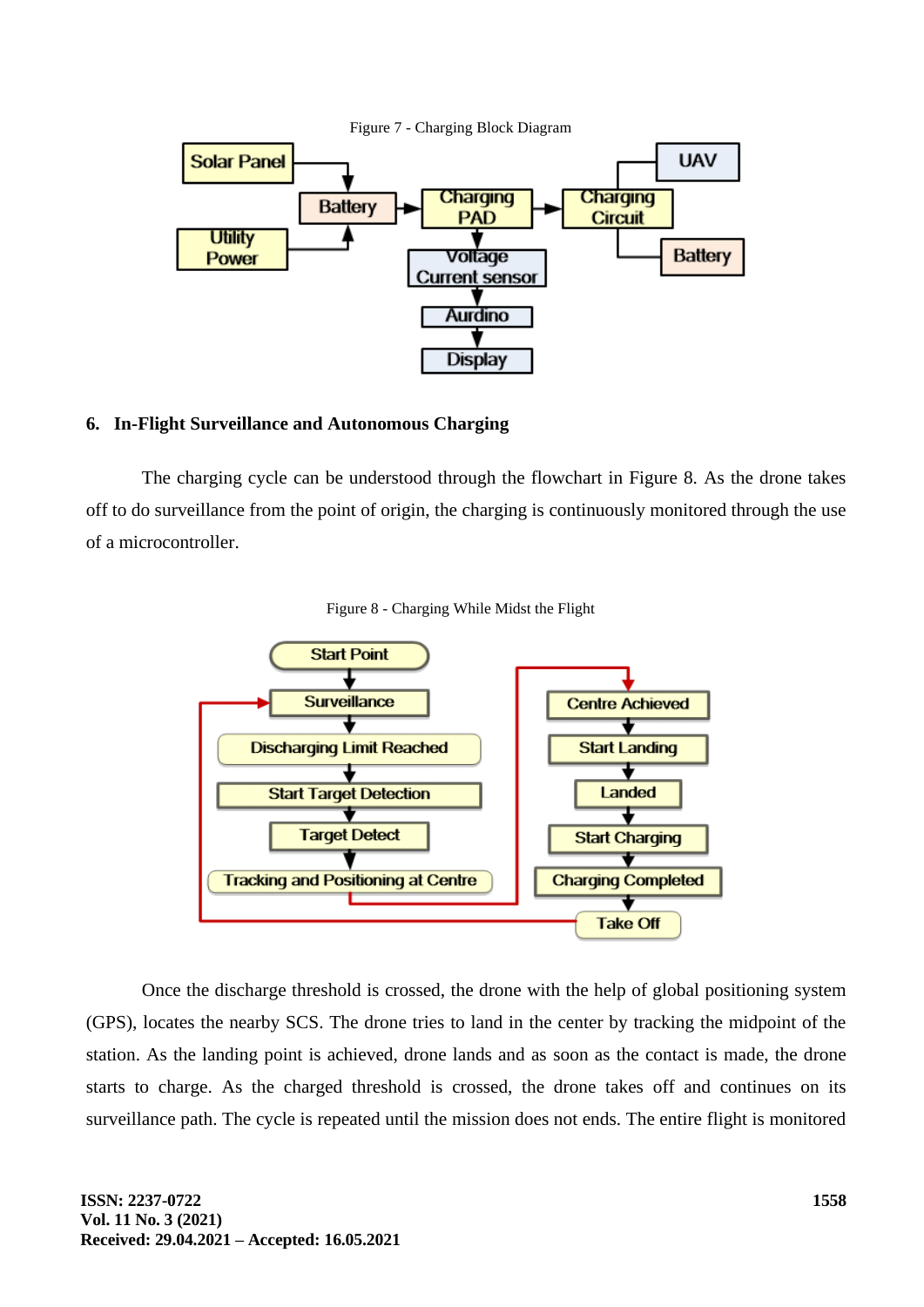from the ground control system and any errors in the flight simulation or changes in the environment can be overcome by taking over the manual control of the flight.

# **7. SCS and UAV Connectivity**

The landing position of the drone even after proper calibrations can be off due to multiple factors such as the environmental factors and the delay due to the GPS [11]. This resulted in an issue which was the improper landing of drone on the platform. Due to this, the terminals of the quadcopter and the plates on the station at times did not connect properly. To resolve this problem, the number of terminals on the platform were increased to four and the nodes were set in an alternative order with positive being the first terminal. Though this allowed the better chance of connectivity but created a separate issue. The landing gears on the drone could connect to reverse terminals which would create reverse voltage thus damaging the drone. The simple solution to this problem was to incorporate diodes in the design. Both forward biased and reverse biased diodes were used. When the positive terminal on the landing gear of the drone connects with the anode of the diode, only then the connection is marked as complete. Vice versa for the negative terminal on the drone's leg. The circuit is completed only when the negative terminal connects with the cathode of the diode. Figure 9 shows the incorporation of diodes in the design.





# **8. Conclusion**

In the modern era, the incorporation of human interference is seen as a limitation in the performance of the model and a system. Methods are being explored with each passing day allowing the removal or at least the limitation of human component. The UAV in this research aimed at a similar goal. Normally, when a drone requires recharging, it is landed and a human either changes the battery set or connects it manually to a charging port. Though the process might not seem a hectic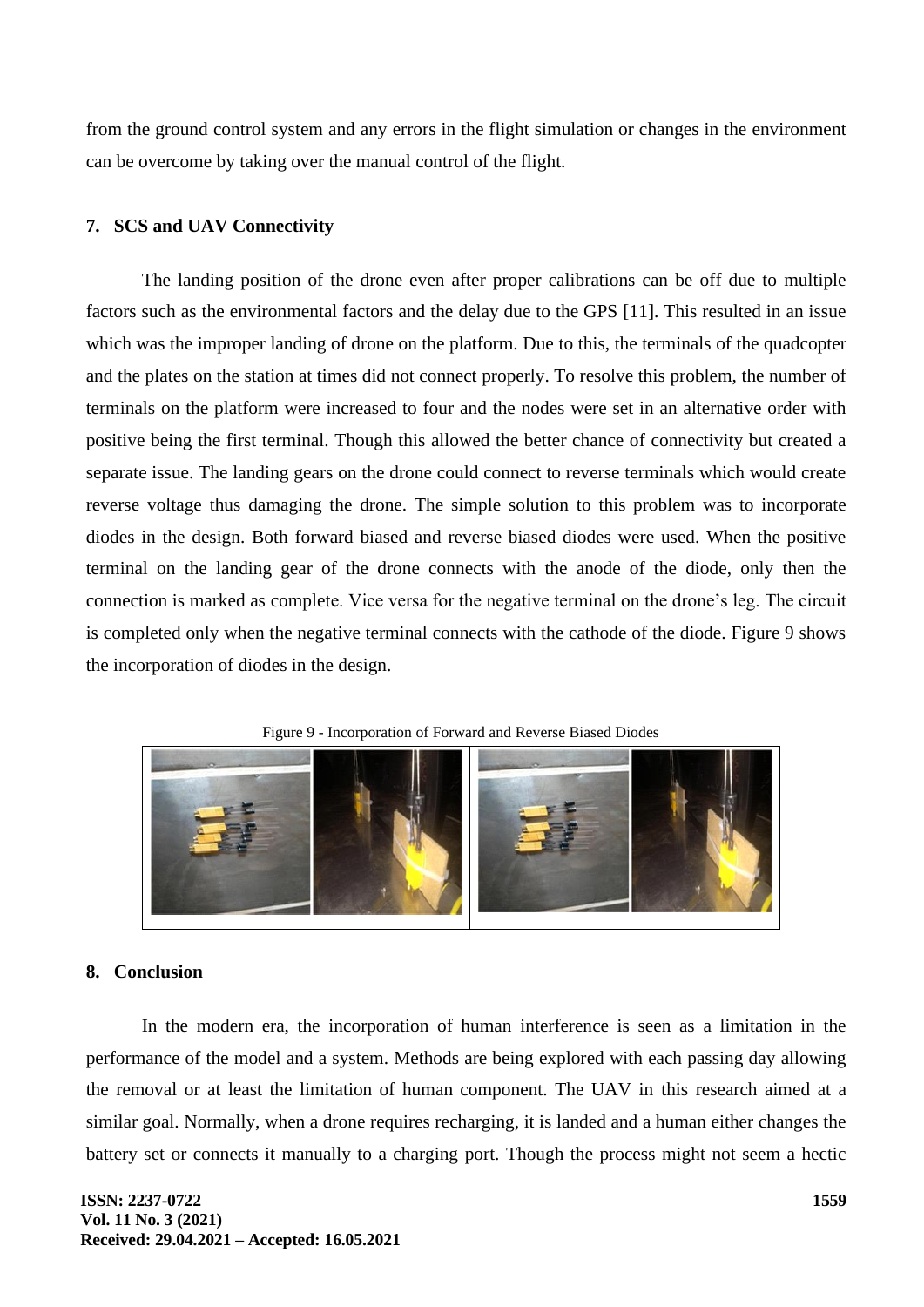concern but creates an inefficient system. Rather than hiring a human to perform such tasks, it is better to develop a system where the UAV does not require a human's interference. The work done in this research aimed removing the human component in the charging cycle. For this purpose, solar charging stations were developed allowing the drone to charge directly by landing on the station. This does not require additional connectivity through wires or human intervention to change the battery set. Once the terminals on the landing gear of the drone connect to the terminal of the charging station, the charging starts. This is triggered through the use of a microcontroller which signals a drone that it requires charging or is sufficiently charged and can carry on its mission. The efficiency of this design saves a lot of precious time and reduces human error. It also allows the charging of drones in areas where the human cannot survive or will face a hard time to reach. The system can be further improved by using better GPS maps and environment prediction facilities in both the drone and the stations. Another feature to add can be a mobile charging station allowing emergency charging of a drone with low power. With the passing time, the solution to many worldly problems is the automation of systems allowing the humans to remain safe and create an efficient world.

# **9. Acknowledgment**

This research work is a joint venture project The Mehran University of Engineering and Technology, Jamshoro provided the access to the research material through its vast database; while the technical and experimental work was caried out at the laboratories of both universities; i.e., University of Sindh, Jamshoro and Mehran University of Engineering and Technology, Jamshoro. Authors highly acknowledge the support and the resources being used of University of Sindh, Jamshoro and Mehran University of Engineering and Technology, Jamshoro, Sindh, Pakistan.

# **References**

Shokirov, R., Abdujabarov, N., Jonibek, T., Saytov, K., & Bobomurodov, S. (2020). Prospects of the Development of Unmanned Aerial Vehicles (UAVs). *Technical science and innovation*, *2020*(3), 4-8.

Khosravi, Mohammadjavad, and Hossein Pishro-Nik. "Unmanned Aerial Vehicles for Package Delivery and Network Coverage." *2020 IEEE 91st Vehicular Technology Conference (VTC2020-Spring). IEEE,* 2020.

Africa, A. D. M., Quijano, R. I. R. F., & Uy, B. E. C. (2020). Design of an aerial drone delivery system. *International Journal of Emerging Trends in Engineering Research*, *8*(7), 3116.